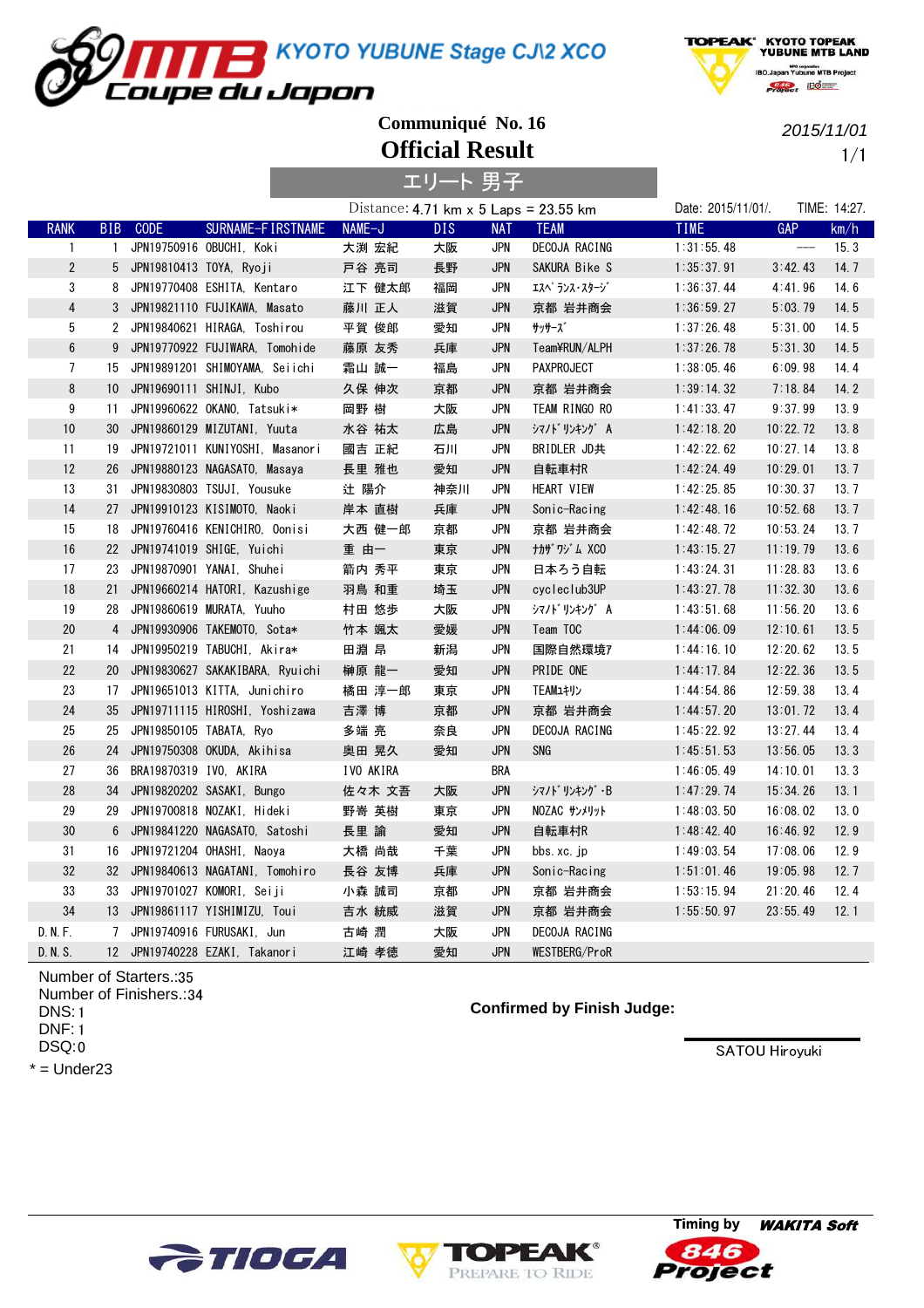



**Official Result Communiqué No. 13**

2015/11/01

1/1

|                |            |                       |                                 |          | マスターズ 男子   |            |                                              |                   |         |                 |
|----------------|------------|-----------------------|---------------------------------|----------|------------|------------|----------------------------------------------|-------------------|---------|-----------------|
|                |            |                       |                                 |          |            |            | Distance: 4.71 km $\times$ 3 Laps = 14.13 km | Date: 2015/11/01/ |         | TIME: 11:47.    |
| <b>RANK</b>    | <b>BIB</b> | <b>CODE</b>           | SURNAME-FIRSTNAME               | $NAME-J$ | <b>DIS</b> | NAT        | <b>TEAM</b>                                  | <b>TIME</b>       | GAP     | km/h            |
|                | 61         | JPN19661114 YONEYAMA. | Osamu                           | 米山 修     | 埼玉         | JPN        | チーム埼玉県人                                      | 1:03:58.56        | $---$   | 13.2            |
| $\mathcal{P}$  | 62         |                       | JPN19750911 ARAMAKI. Shunsuke   | 荒巻 俊介    | 福岡         | <b>JPN</b> | Independent                                  | 1:04:58.81        | 1:00.25 | 13.0            |
| 3              | 64         |                       | JPN19841210 HOSHINO. Takava     | 星野 貴哉    | 愛知         | JPN        | サッサース゛                                       | 1:06:48.16        | 2:49.60 | 126             |
| $\overline{4}$ | 65         |                       | JPN19580412 HASHIMOTO, Kanji    | 橋本 寛二    | 岡山         | <b>JPN</b> | チームダ ックスフント゛                                 | 1:09:53.89        | 5:55.33 | 12.1            |
| 5              | 63         | JPN19630226 MASU.     | Yasunobu                        | 桝 泰将     | 東京         | JPN        | VOLCAt-ドビーB                                  | 1:10:28.69        | 6:30.13 | 120             |
| 6              | 66         |                       | JPN19821103 SHIRAKAWA. Shinichi | 白川 真一    | 愛知         | <b>JPN</b> | サッサーズ゛                                       | 1:12:18.60        | 8:20.04 | 11 <sub>7</sub> |

6 Number of Starters.:

6 Number of Finishers.:

0 DNS: 0 DNF: 0 DSQ: **Confirmed by Finish Judge:**





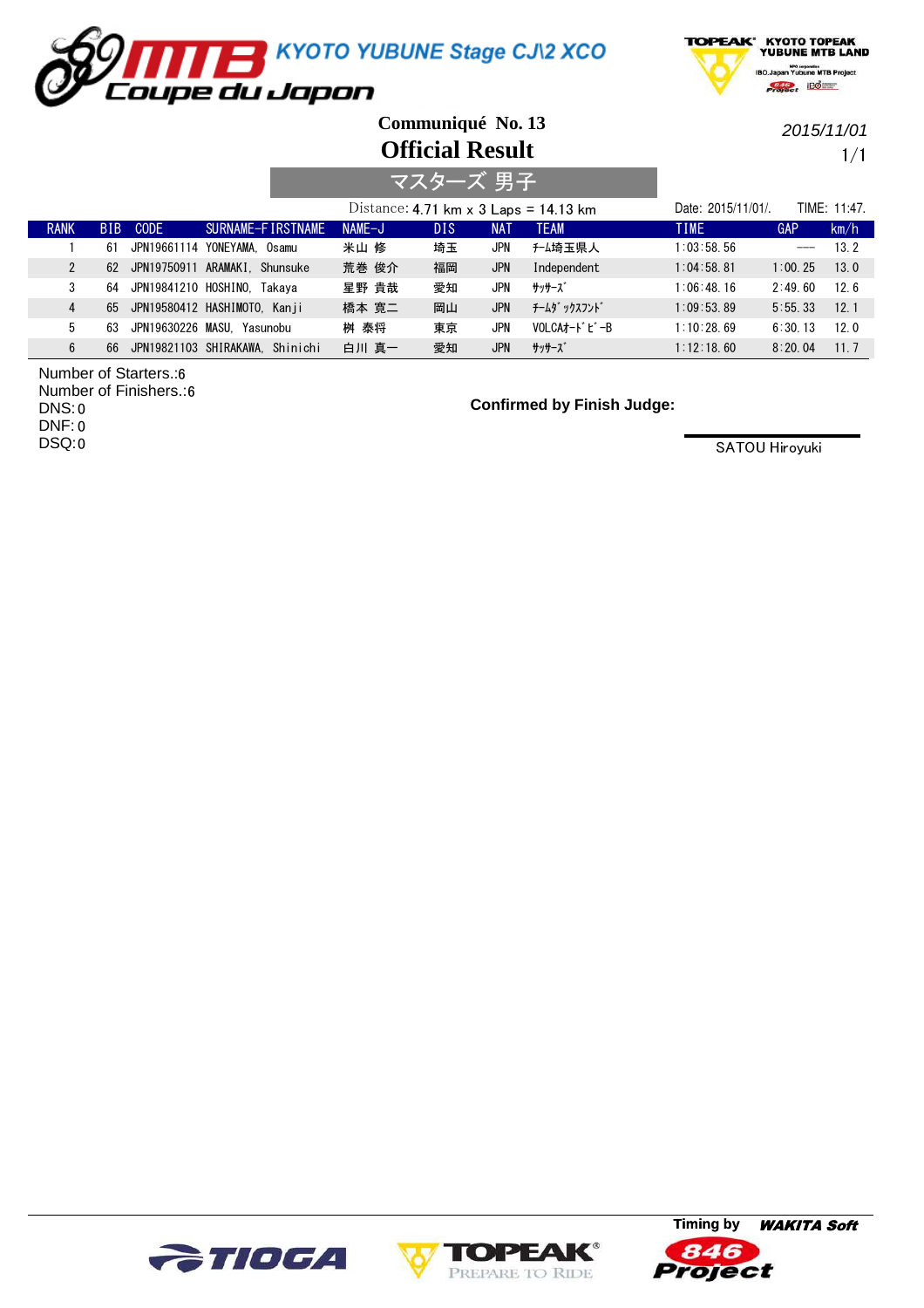



**Communiqué No. 15**

**Official Result**

1/1 2015/11/01

| ジュニア 男子     |    |                           |                   |                                              |     |            |                    |             |              |      |
|-------------|----|---------------------------|-------------------|----------------------------------------------|-----|------------|--------------------|-------------|--------------|------|
|             |    |                           |                   | Distance: 4.71 km $\times$ 3 Laps = 14.13 km |     |            | Date: 2015/11/01/. |             | TIME: 13:46. |      |
| <b>RANK</b> |    | BIB CODE                  | SURNAME-FIRSTNAME | $NAMF-J$                                     | DIS | NA1        | <b>TFAM</b>        | <b>TIME</b> | GAP          | km/h |
|             | 51 | JPN19970427               | YAMADA. Masaki    | 山田 将輝                                        | 長野  | JPN        | Limited846/LI      | 54:38.62    | $---$        | 15.5 |
|             |    | 52 JPN19970710 KATO, Koya |                   | 加藤 昂也                                        | 岐阜  | <b>JPN</b> | WESTBERG/ProR      | 1:09:22.48  | 14:43.86     | 12.2 |

2 Number of Starters.: 2 Number of Finishers.: 0 DNS: 0 DNF: 0 DSQ:

## **Confirmed by Finish Judge:**





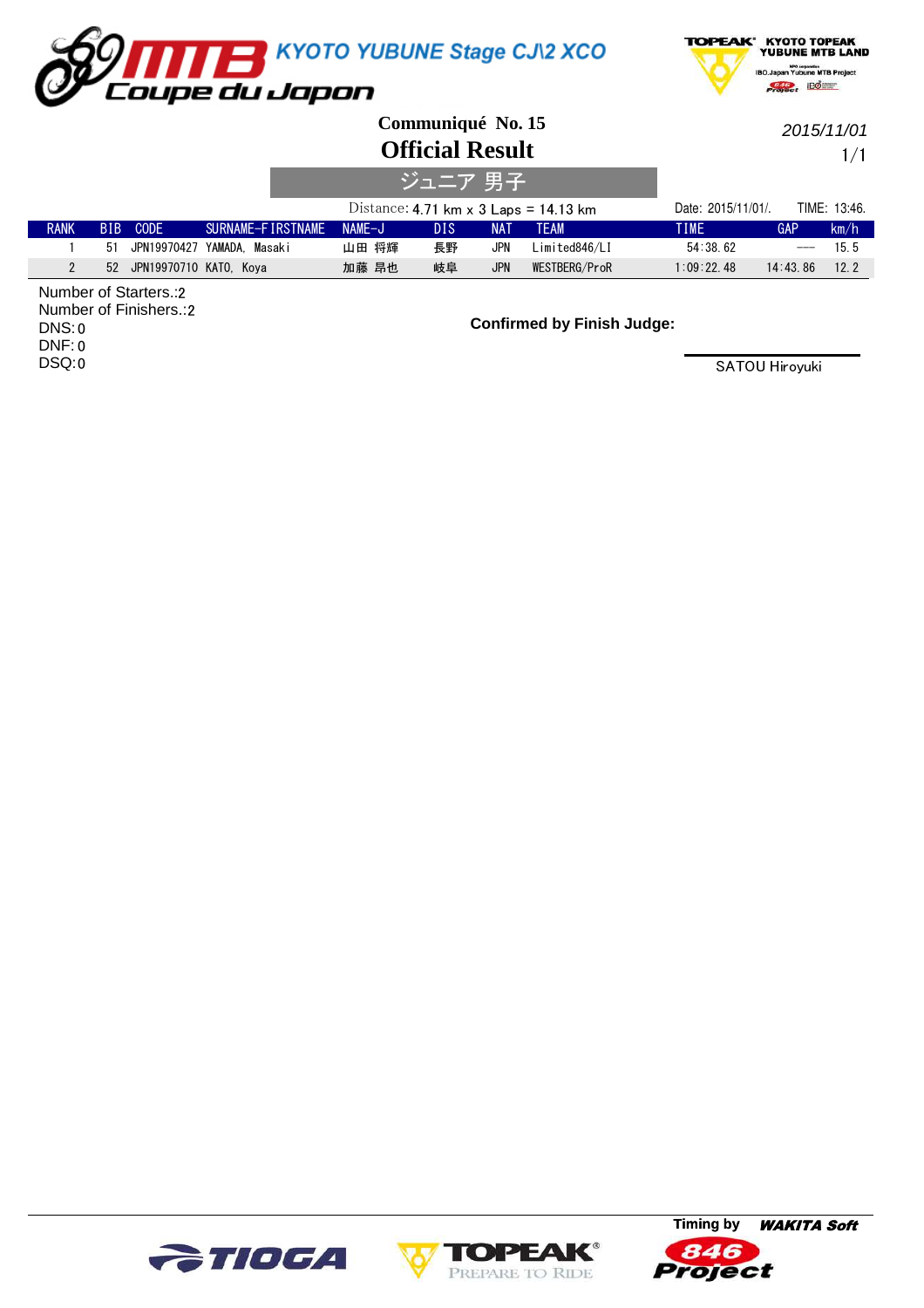



**Official Result Communiqué No. 10**

2015/11/01

1/1

|               |      |                       |                                   |                                             | ヘユース 男子    |            |               |                    |              |              |
|---------------|------|-----------------------|-----------------------------------|---------------------------------------------|------------|------------|---------------|--------------------|--------------|--------------|
|               |      |                       |                                   | Distance: 4.71 km $\times$ 2 Laps = 9.42 km |            |            |               | Date: 2015/11/01/. |              | TIME: 09:40. |
| <b>RANK</b>   | BIB. | CODE                  | SURNAME-FIRSTNAME                 | NAMF-J                                      | <b>DIS</b> | <b>NAT</b> | <b>TFAM</b>   | <b>TIME</b>        | GAP          | km/h         |
|               |      |                       | 72 JPN20001025 KAMINAGA. Shinichi | 神永 真一                                       | 大阪         | JPN        | WESTBERG/ProR | 36:42.84           |              | 15.3         |
| $\mathcal{P}$ | 71   |                       | JPN20010921 YAMAGUCHI. Souhei     | 山口 創平                                       | 滋賀         | <b>JPN</b> | WESTBERG/ProR | 39:17.78           | 2:34.94      | 14.3         |
|               | 73   | JPN20011127 SUGAWARA. | Seita                             | 菅原 清太                                       | 愛知         | JPN        | リミテット゛ チーム 84 | 40:06.02           | $3:23 \; 18$ | 14.0         |

3 Number of Starters.: Number of Finishers.:3 0 DNS: 0 DNF: 0 DSQ:

**Confirmed by Finish Judge:**





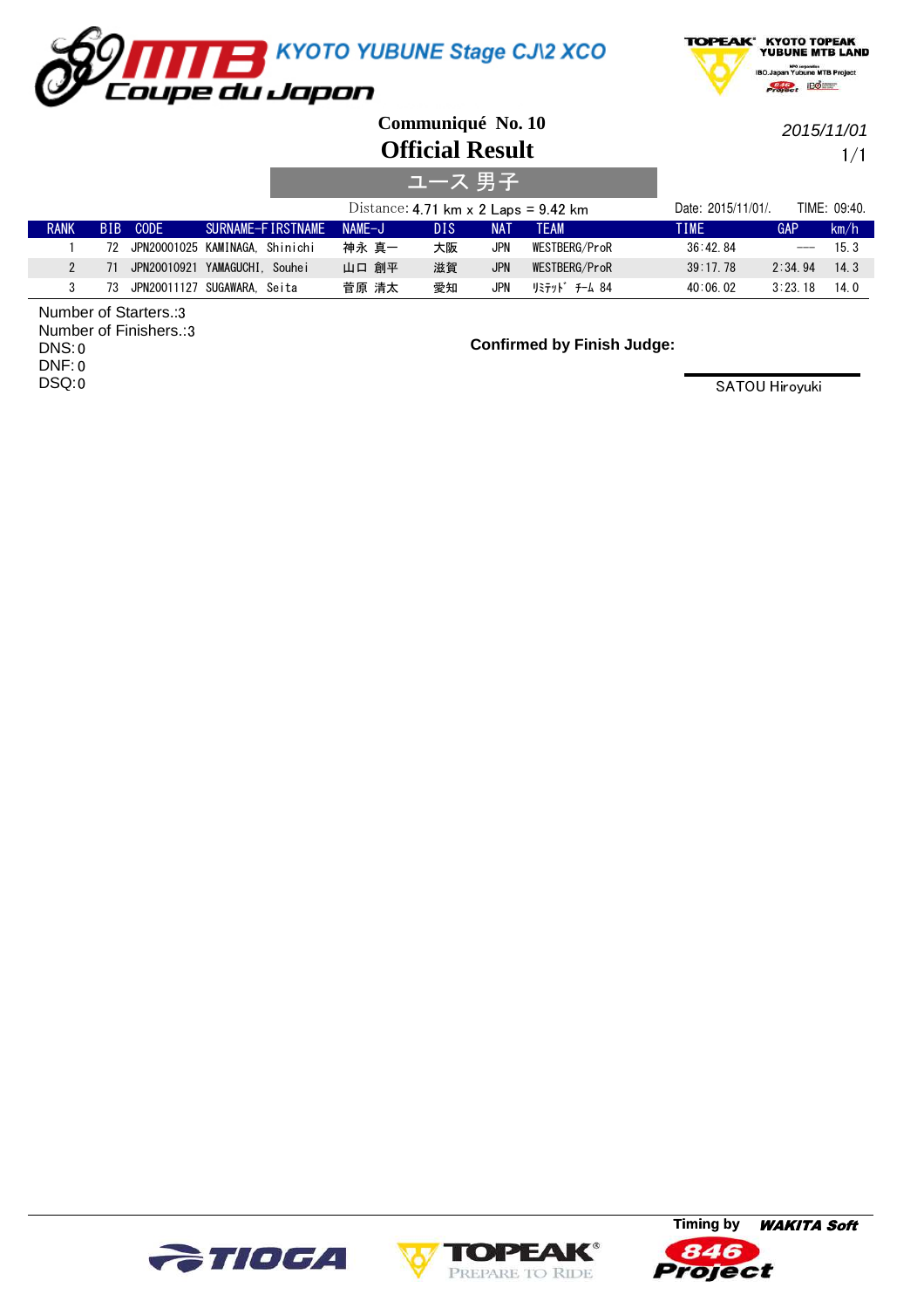KYOTO YUBUNE Stage CJ\2 XCO

oupe du Japon



**Official Result Communiqué No. 14**

2015/11/01

1/1

|                | チャレンジA 男子  |             |                                  |                                              |            |            |                    |                    |            |              |
|----------------|------------|-------------|----------------------------------|----------------------------------------------|------------|------------|--------------------|--------------------|------------|--------------|
|                |            |             |                                  | Distance: 4.71 km $\times$ 3 Laps = 14.13 km |            |            |                    | Date: 2015/11/01/. |            | TIME: 11:52. |
| <b>RANK</b>    | <b>BIB</b> | <b>CODE</b> | SURNAME-FIRSTNAME                | NAME-J                                       | <b>DIS</b> | <b>NAT</b> | <b>TEAM</b>        | <b>TIME</b>        | <b>GAP</b> | km/h         |
|                | 106        |             | JPN19791204 MATSUKI, Kenji       | 松木 健治                                        | 大阪         | JPN        | (有)村上建具T           | 58:29.01           |            | 14.4         |
| $\overline{2}$ | 101        |             | JPN19820428 ISU, Daisuke         | 井須 大輔                                        | 京都         | <b>JPN</b> | STROKE/TOM'S       | 1:02:34.43         | 4:05.42    | 13.5         |
| 3              | 113        |             | JPN19710406 KAGEYAMA, Akihiro    | 景山 昭宏                                        | 大阪         | JPN        | (有)村上建具T           | 1:02:50.31         | 4:21.30    | 13.4         |
| $\overline{4}$ | 116        |             | JPN10690129 MARUHATA, Akihiko    | 丸畑 明彦                                        | 大阪         | JPN        | PC松本               | 1:06:01.98         | 7:32.97    | 12.8         |
| 5              | 105        |             | JPN19760320 MINOWA. Yoshihiro    | 美濃羽 良広                                       | 愛知         | <b>JPN</b> | mino               | 1:06:49.29         | 8:20.28    | 12.6         |
| 6              | 109        |             | JPN19850924 TAKAHASHI. Yuki      | 高橋 勇希                                        | 東京         | <b>JPN</b> | <b>ナカザ ワジム XCO</b> | 1:08:11.62         | 9:42.61    | 12.4         |
| $\overline{7}$ | 107        |             | JPN19680517 KINOSHITA, Toshiyuki | 木下 聡之                                        | 大阪         | JPN        | リミテット゛ チーム 84      | 1:08:40.06         | 10:11.05   | 12.3         |
| 8              | 102        |             | JPN19710108 FUJI, Takuya         | 藤 拓也                                         | 東京         | <b>JPN</b> | <b>T22KY</b>       | 1:11:16.48         | 12:47.47   | 11.8         |
| 9              | 110        |             | JPN19670214 HIGUCHI, Kazushi     | 樋口 一志                                        | 京都         | JPN        | team NRC           | 1:12:55.33         | 14:26.32   | 11.6         |
| 10             | 111        |             | JPN19661118 SAKATA, Hidetaka     | 坂田 秀貴                                        | 奈良         | <b>JPN</b> | Team まんま           | 1:15:12.49         | 16:43.48   | 11.2         |
| 11             | 104        |             | JPN19850403 ONABUTA, Tomoyuki    | 女部田 智之                                       | 埼玉         | <b>JPN</b> | cycleclub3UP       | 1:17:55.10         | 19:26.09   | 10.8         |
| 12             | 115        |             | JPN19650521 KONDA, Atsunobu      | 譽田 敦信                                        | 愛知         | <b>JPN</b> | SNG                | 1:19:36.15         | 21:07.14   | 10.6         |
| D. N. S.       | 103        |             | JPN19770915 TAKADA. Shinsuke     | 高田 真督                                        | 神奈川        | JPN        | バイクルームシン & M       |                    |            |              |
| D. N. S.       | 108        |             | JPN19780320 ENDO. Hiroki         | 遠藤 弘樹                                        | 東京         | <b>JPN</b> | WESTBERG/ProR      |                    |            |              |
| D. N. S.       | 112        |             | JPN19780110 KUROIWA, Yasushi     | 黒岩 靖                                         | 兵庫         | JPN        | Team¥RUN/ALPH      |                    |            |              |
| D. N. S.       | 114        |             | JPN19780513 YOSHINOBU, Nagano    | 永野 祐順                                        | 富山         | <b>JPN</b> | minzuu precip      |                    |            |              |

Number of Starters.:12 Number of Finishers.: 12 4 DNS: 0 DNF:

0 DSQ:

**Confirmed by Finish Judge:**





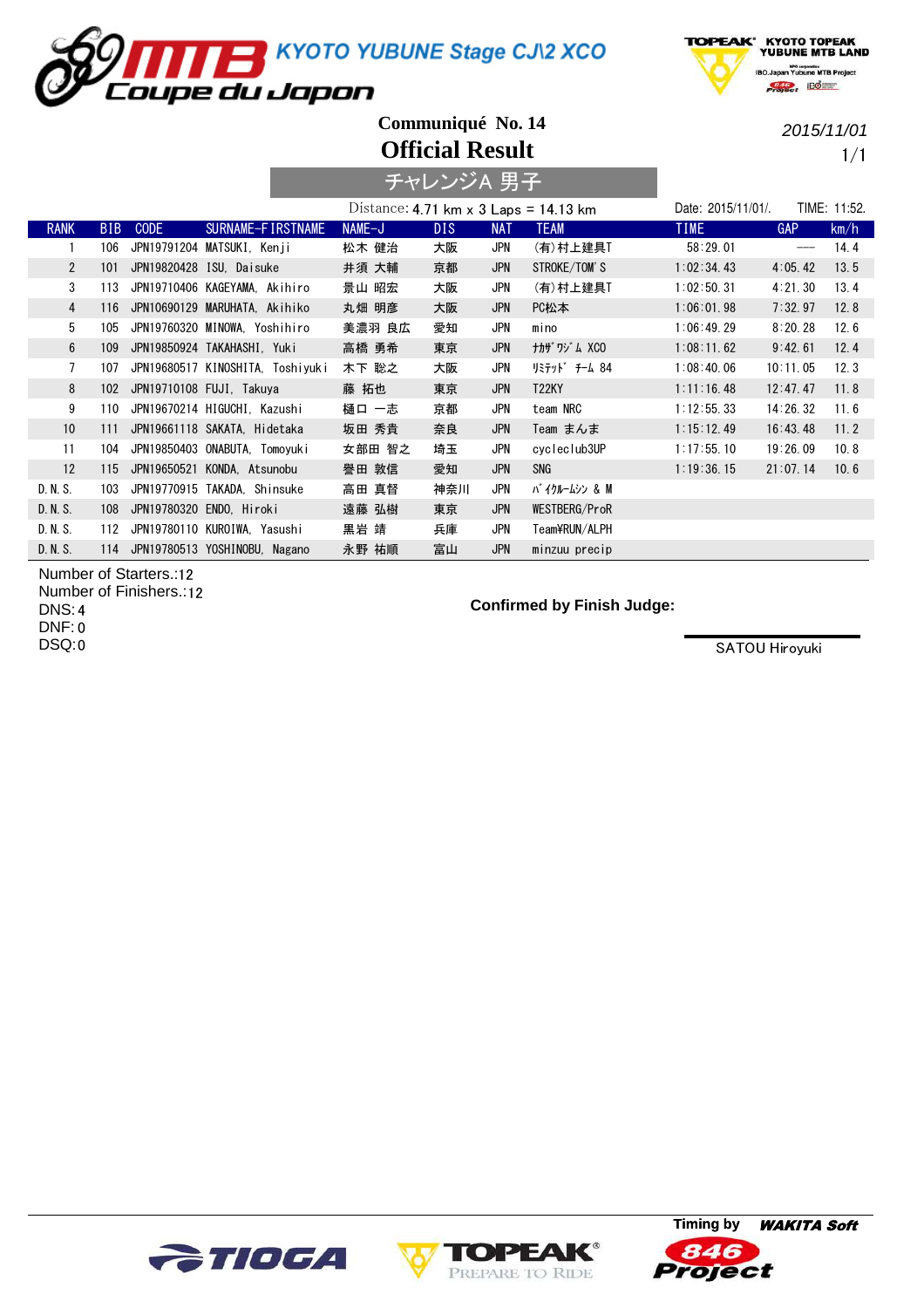**TAN TEMPE STATE STATE CAN ASSESS**<br>Trupe du Japon



**Official Result Communiqué No. 11**

1/1 2015/11/01

|                |     |          |                                |                                                                     | チャレンジB 男子 |            |                |                    |                                              |              |
|----------------|-----|----------|--------------------------------|---------------------------------------------------------------------|-----------|------------|----------------|--------------------|----------------------------------------------|--------------|
|                |     |          |                                | Distance: $4.71 \text{ km} \times 2 \text{ Laps} = 9.42 \text{ km}$ |           |            |                | Date: 2015/11/01/. |                                              | TIME: 10:05. |
| <b>RANK</b>    |     | BIB CODE | SURNAME-FIRSTNAME              | NAME-J                                                              | DIS.      | <b>NAT</b> | <b>TEAM</b>    | <b>TIME</b>        | <b>GAP</b>                                   | km/h         |
| 1              | 122 |          | JPN19740911 MIYAGI, Yoshikazu  | 宮城 義一                                                               | 京都        | JPN        | Club La. sista | 43:04.26           | $\hspace{1.5cm} \textbf{---} \hspace{1.5cm}$ | 13.1         |
| $\overline{2}$ |     |          | 132 JPN19580918 OKUMURA. Norio | 奥村 憲央                                                               | 奈良        | <b>JPN</b> | Club La. sista | 45:30.81           | 2:26.55                                      | 12.4         |
| 3              | 121 |          | JPN19730429 NAKAYAMA, Satoshi  | 中山 誠司                                                               | 東京        | JPN        | 日野自動車レシ        | 45:41.39           | 2:37.13                                      | 12.3         |
| $\overline{4}$ | 125 |          | JPN19770612 ICHIMARU, Tomoki   | 一丸 友樹                                                               | 大阪        | <b>JPN</b> | RINGO ROAD RA  | 46:24.33           | 3:20.07                                      | 12.1         |
| 5              | 126 |          | JPN19700729 MATSUYAMA, Kouichi | 松山 公一                                                               | 京都        | <b>JPN</b> | D. T. F RACING | 47:35.99           | 4:31.73                                      | 11.8         |
| 6              | 129 |          | JPN19700731 TAI, Yoshihisa     | 田井 善久                                                               | 京都        | <b>JPN</b> | Club La. sista | 48:11.34           | 5:07.08                                      | 11.7         |
| $\overline{7}$ | 131 |          | JPN19680327 ITO. Masatoshi     | 伊藤 政利                                                               | 三重        | JPN        | TADO BICYCLE   | 48:27.19           | 5:22.93                                      | 11.6         |
| 8              | 124 |          | JPN19841112 KOBAYASHI, Yousuke | 小林 洋介                                                               | 大阪        | <b>JPN</b> | シマノドリンキング・B    | 48:39.19           | 5:34.93                                      | 11.6         |
| 9              | 139 |          | JPN19851021 NISHI, Keijiro     | 西 圭次郎                                                               | 大阪        | JPN        | シマノドリンキング・B    | 49:00.39           | 5:56.13                                      | 11.5         |
| 10             | 144 |          | HAYASHI, Nobuhiko              | 林 延彦                                                                |           |            | Club La. sista | 49:01.37           | 5:57.11                                      | 11.5         |
| 11             | 123 |          | JPN19740725 FUKUSHIMA. Masashi | 福島 雅志                                                               | 岡山        | JPN        | チームダ ックスフント゛   | 49:46.64           | 6:42.38                                      | 11.3         |
| 12             | 133 |          | JPN19901224 SHIRAISHI, Chihiro | 白石 千尋                                                               | 和歌山       | <b>JPN</b> | DECOJA RACING  | 49:46.84           | 6:42.58                                      | 11.3         |
| 13             | 130 |          | JPN19850603 SAKAMOTO, Yousuke  | 坂本 陽介                                                               | 滋賀        | JPN        | ストラーダ レーシング    | 51:23.79           | 8:19.53                                      | 10.9         |
| 14             | 134 |          | JPN19701013 NAGAI. Minoru      | 永井 稔                                                                | 埼玉        | <b>JPN</b> | <b>f-ム埼玉県人</b> | 52:30.50           | 9:26.24                                      | 10.7         |
| 15             | 127 |          | JPN19880102 SAKAI, Kengo       | 酒井 健吾                                                               | 滋賀        | JPN        | ストラーダ レーシング    | 52:53.68           | 9:49.42                                      | 10.6         |
| 16             | 143 |          | TERAO, Akihiro                 | 寺尾 章洋                                                               |           |            |                | 53:53.23           | 10:48.97                                     | 10.4         |
| 17             | 137 |          | JPN19690411 KOMASAKI, Hirotaka | 駒崎 洋太                                                               | 京都        | JPN        | 日本ろう自転         | 53:55.51           | 10:51.25                                     | 10.4         |
| 18             | 135 |          | JPN19751119 TOKI, Yoshinori    | 土岐 仁謙                                                               | 東京        | <b>JPN</b> | teamAST        | 54:37.59           | 11:33.33                                     | 10.3         |
| 19             | 138 |          | JPN19830806 YAMADA. Naohiko    | 山田 直彦                                                               | 大阪        | <b>JPN</b> | シマノドリンキング・B    | 56:14.68           | 13:10.42                                     | 10.0         |
| 20             | 140 |          | JPN19680512 ISHIZU, Yoshinari  | 石津 佳也                                                               | 奈良        | <b>JPN</b> | Team まんま       | 1:00:23.69         | 17:19.43                                     | 9.3          |
| 21             | 136 |          | JPN19901003 TODA, Hiroyuki     | 戸田 寛幸                                                               | 愛知        | JPN        | 日本ろう自転         | 1:03:01.69         | 19:57.43                                     | 8.9          |
| D. N. S.       | 128 |          | JPN19890306 USUI, Makoto       | 臼井 真                                                                | 大阪        | <b>JPN</b> | シマノト゛リンキング A   |                    |                                              |              |
| D. N. S.       | 141 |          | MATSUMOTO, Akihiro             | 松本 章広                                                               |           | <b>JPN</b> | СG             |                    |                                              |              |
| D. N. S.       | 142 |          | SERIZAWA, Jyun                 | 芹澤 俊司                                                               |           |            |                |                    |                                              |              |

Number of Starters.: 21 Number of Finishers.: 21 3 DNS: 0 DNF: 0 DSQ:

## **Confirmed by Finish Judge:**